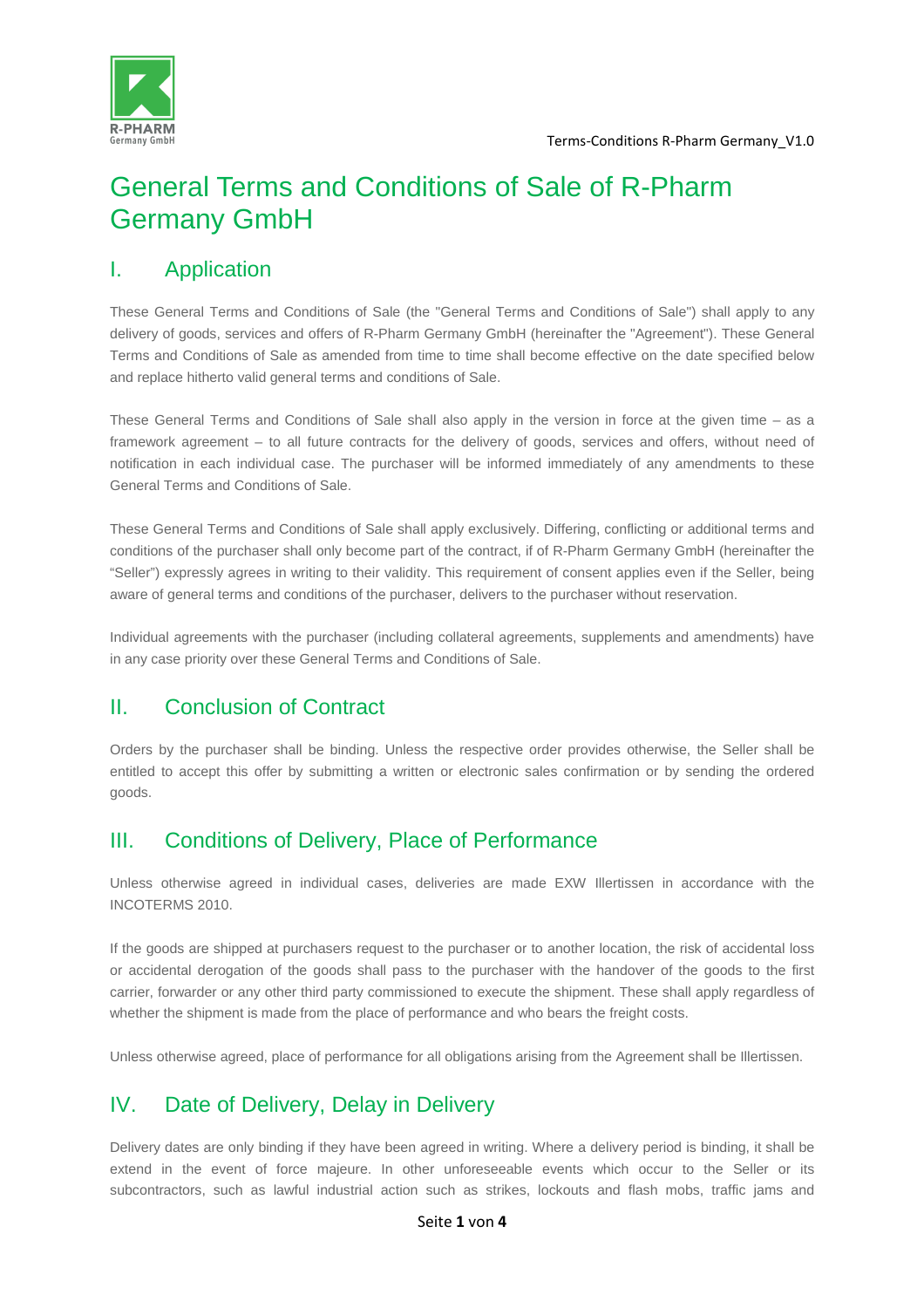

#### Terms-Conditions R-Pharm Germany\_V1.0

obstructions, or comparable events, the delivery period shall also be extended appropriately. This shall also apply to unlawful industrial actions, unless Seller is responsible for such measures. However, the purchaser and the Seller can withdraw from the contract before expiration of the extended delivery period by written statement to the other party if the delay for the withdrawing party becomes unbearable.

Delivery dates and delivery periods shall only be binding if expressly confirmed in writing.

The commencement of delivery periods stated by the Seller is subject to the conditions precedent that all technical questions have been settled and the proper and timely fulfillment of the purchaser's obligations. Provisions by the purchaser shall be delivered, at the risk of the purchaser, DDP Illertissen in accordance with the INCOTERMS 2010.

If the purchaser is in default of acceptance or culpably violates other obligations to cooperate, the Seller shall be entitled to demand damages caused thereby, including any additional expenses. Further claims shall remain reserved and unaffected.

In case of default of acceptance the risk of accidental loss or accidental derogation of the goods shall pass to the purchaser.

Deviations in quantity of up to +/- 10% (plus/minus ten percent) are permissible and taken into account.

If the Seller is in default with the delivery and/or its services or the delivery and/or services, for whatever reason, become impossible, the Seller's liability for damages shall be limited pursuant to clause IX of this General Terms and Conditions of Sale.

#### V. Prices

The sales prices in effect at the time of delivery and excluding VAT shall apply

### VI. Conditions of payment

Unless otherwise expressly agreed in writing, the amount of invoice is due net without any deductions within 14 (fourteen) days after receipt of the non-defective goods and the corresponding invoice. The purchaser shall be in default of payment, if payment has not been made within 20 days from receipt of the invoice unless, in individual cases, a longer term of payment has been agreed on.

 If the purchaser is in default of payment, the Seller is entitled to charge default interest at the rate of eight percentage points above the base rate p. a. The assertion of actual higher damages caused by the delay remains reserved. In case of default of payment, the Seller is released from all further service and delivery obligations and entitled to withhold any outstanding deliveries or services and to request advance payments or collateral or after setting a reasonable grace period to withdraw from the contract.

#### VII. Retention of Title, Assignment for Security

The Seller retains title to the delivered goods until full payment of the purchase price. The purchaser is not entitled to pledge the goods to third parties or to assign goods for security. Seizures or other enforcement measures by third parties in relation to the goods supplied must be notified to the Seller immediately.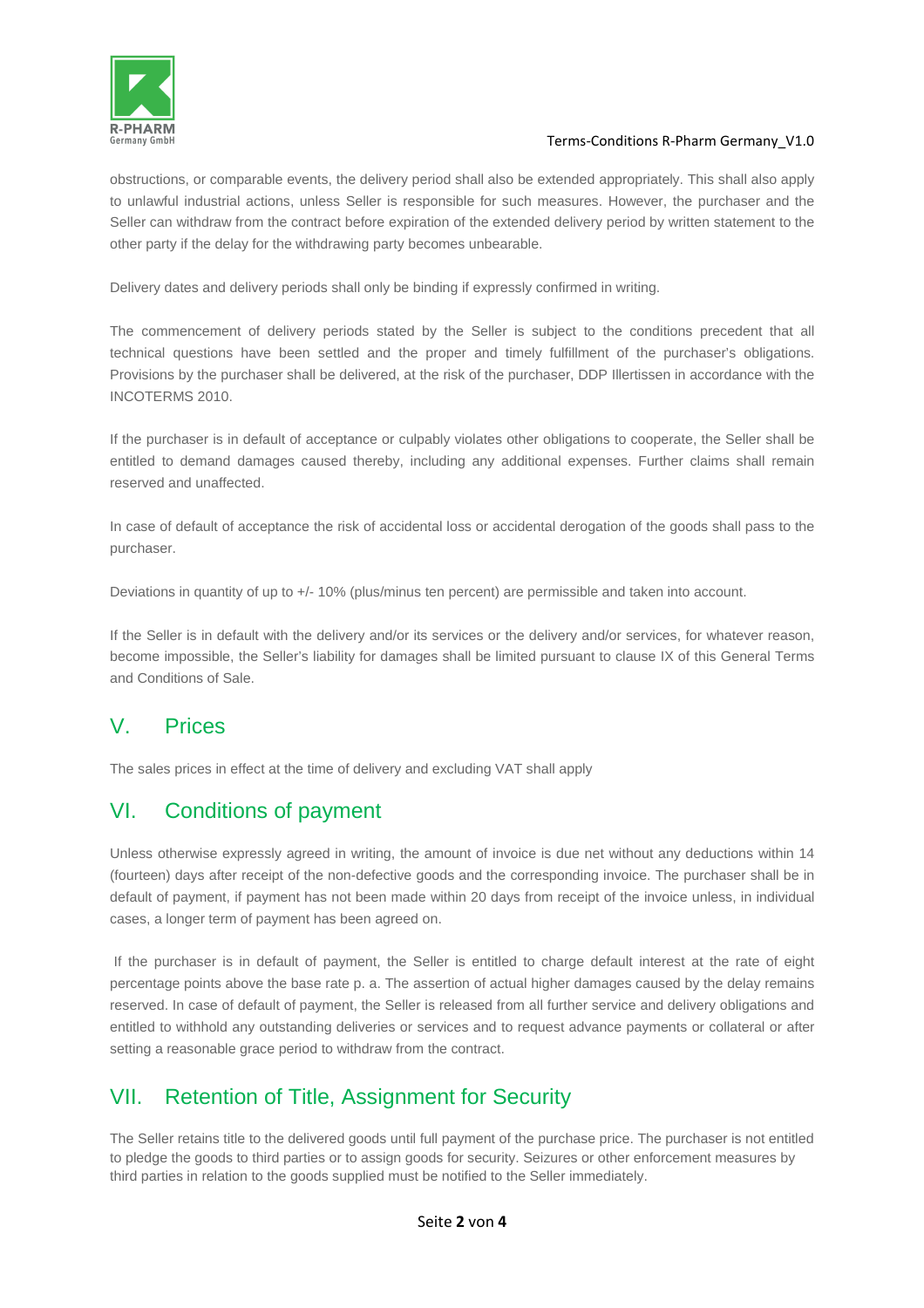

#### Terms-Conditions R-Pharm Germany\_V1.0

If the purchaser sells on the delivered goods in the regular course of business to third parties, the purchaser hereby assigns any claims from such sale to secure all claims of the Supplier against him at the time of conclusion of the contract; the Supplier accepts assignment. If the purchaser has agreed current account agreement with its counterparty, the buyer hereby assigns the relevant period balance as a collateral security for all payment claims of the Seller against him at the time of conclusion of the contract. To the extent that the purchaser collects receivables assigned to the Seller on behalf of the Seller, he has to pay the amounts collected to the Sellerer as soon as their accounts are due.

The retention of title also covers the full value of products resulting from the processing, mixing or combining of the purchased goods; the Seller will be considered as the manufacturer of these products. If third parties retain title to processed, mixed or combined goods, the Seller shall acquire co-ownership in the resulting products in proportion of the invoice value.

Upon request of the purchaser, the Seller shall release claims assigned as collateral security to it, to the extent that their value exceeds the claims to be secured security, if and to the extent that these are not yet settled, by more than 20 %.

### VIII. Warranty

The goods must be examined for defects immediately after delivery to the purchaser or a third party designated by him. The purchaser must immediately indicate in writing any defects of the goods to the Seller in terms of type, quantity and visible transport damage, not later than 8 days after delivery of the goods. Other defects of the goods must be announced immediately in writing to the Seller as soon as they are discovered in the course of normal business operations, not later than 8 business days after discovery of the defect.

For the rights of the purchaser for material and legal defects, the statutory law shall apply if not agreed otherwise in the following. Statutory provisions (§§ 478, 479 BGB) remain unaffected in case of final delivery of the Goods to a consumer.

If the delivered goods are defective, the Seller is obliged at its option within a reasonable time to repair or to replace the goods (supplementary performance). Replacement can only be made against quid pro quo (Zug-um-Zug) return of the defective goods. If supplementary performance fails, the purchaser can withdraw from the contract or reduce the purchase price accordingly. The purchaser may claim damages only in accordance with clause IX.

The warranty period is 12 months from delivery.

The Seller shall not be responsible for the pharmacological and therapeutic accuracy, expediency, effectiveness or harmlessness of the purchased goods, unless they have not been produced or delivered as specified.

## IX. Other Liability

The Seller shall be liable for damages arising from injury to life, body, health, based on a negligent breach of duty of the Seller or by an intentional or negligent breach of its statutory representatives or vicarious agents. The Seller shall be liable for any other damages only to the extent they are based on a grossly negligent breach of duty of the Seller or willful or grossly negligent breach of its statutory representatives or agents and culpable violation of essential contractual obligations; in cases of slight negligence, the liability is limited to the contract- typical, reasonably foreseeable damage, with the replacement of lost profits and damages resulting from business interruption thereof excluded.

The liability for compensation is excluded, to the extent the purchaser has effectively limited his liability vis-à-vis his customer.

Third party liability shall remain unaffected under the Product Liability Act and the Drugs Act.